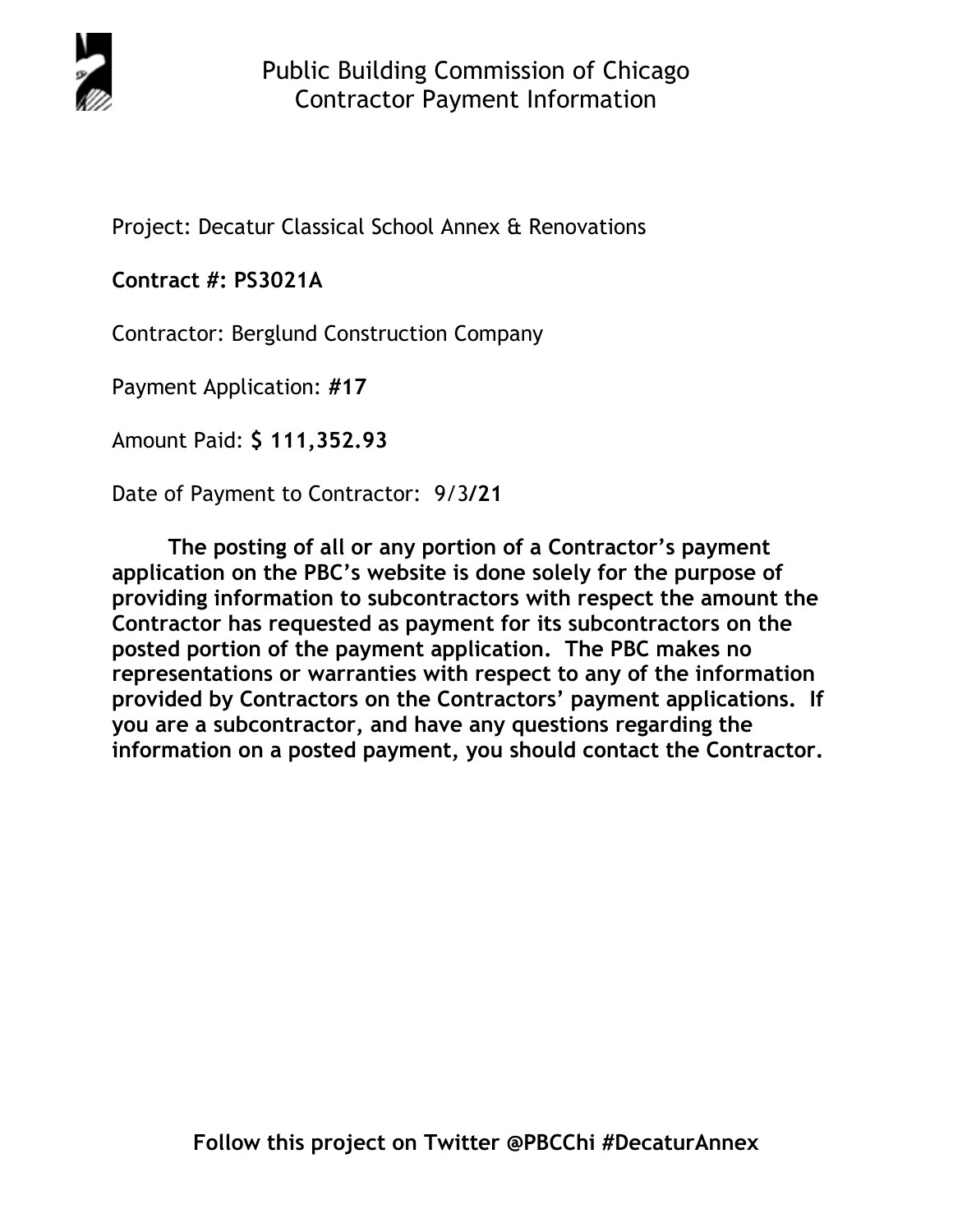#### PUBLIC BUILDING COMMISSION OF CHICAGO EXHIBIT S CERTIFICATE OF ARCHITECT - ENGINEER

| DATE:                                                   | 6/14/2021 |                                              |    |           |  |  |  |  |
|---------------------------------------------------------|-----------|----------------------------------------------|----|-----------|--|--|--|--|
| <b>PROJECT:</b>                                         |           | Decatur Classical School Annex & Renovations |    |           |  |  |  |  |
| Pay Application No.:<br>For the Period:<br>Contract No: |           | 5/1/2021<br><b>PS3021A</b>                   | tο | 5/31/2021 |  |  |  |  |

/'

 $\sim$ 

In accordance with Resolution No. \_\_\_\_\_, adopted by the Public Building Commission of Chicago on , relating to the \$\_\_\_\_\_\_\_\_\_\_\_\_\_\_\_\_ Revenue Bonds issued by the Public Building Commission of Chicago for the financing of this project (and all terms used herein shall have the same meaning as in said Resolution), I hereby certify to the Commission and to its Trustee, that:

- 1. Obligations in the amounts stated herein have been incurred by the Commission and that each item thereof is a proper charge against the Construction Account and has not been paid; and
- 2. No amount hereby approved for payment upon any contract will, when added to all amounts previously paid upon such contract, exceed 90% of current estimates approved by the Architect - Engineer until the aggregate amount of payments withheld equals 5% of the Contract Price (said retained funds being payable as set forth in said Resolution).

| THE CONTRACTOR:                                                          | <b>Berglund Construction</b><br>111 E. Wacker Drive, Suite 2450, Chicago, IL 60601 |                                             |               |
|--------------------------------------------------------------------------|------------------------------------------------------------------------------------|---------------------------------------------|---------------|
| <b>General Construction Services</b><br><b>IFOR:</b>                     |                                                                                    |                                             |               |
| Is now entitled to the sum of:                                           | s                                                                                  | 111,352.93                                  |               |
| <b>ORIGINAL CONTRACTOR PRICE</b>                                         | \$22,389,600.00                                                                    |                                             |               |
| <b>ADDITIONS</b>                                                         | \$0.00                                                                             |                                             |               |
| <b>DEDUCTIONS</b>                                                        | \$0.00                                                                             |                                             |               |
| <b>INET ADDITION OR DEDUCTION</b>                                        | \$0.00                                                                             |                                             |               |
| <b>ADJUSTED CONTRACT PRICE</b>                                           | \$22,389,600.00                                                                    |                                             |               |
|                                                                          |                                                                                    |                                             |               |
|                                                                          |                                                                                    |                                             |               |
| TOTAL AMOUNT EARNED                                                      |                                                                                    | \$<br>\$                                    | 19,614,712.27 |
| <b>TOTAL RETENTION</b>                                                   |                                                                                    |                                             | 930,018.18    |
| a) Reserve Withheld @ 5% of Total Amount Earned,                         |                                                                                    |                                             |               |
| but Not to Exceed 5% of Contract Price<br>b) Liens and Other Withholding |                                                                                    | \$<br>930,018.18<br>$\overline{\mathbf{s}}$ |               |
|                                                                          |                                                                                    |                                             |               |
| c) Liquidated Damages Withheld                                           |                                                                                    | \$<br>$\sim$                                |               |
| TOTAL PAID TO DATE (Include this Payment)<br>$\bullet$                   |                                                                                    |                                             | 18,684,694.09 |
| <b>LESS: AMOUNT PREVIOUSLY PAID</b>                                      |                                                                                    | s.                                          | 18,573,341.16 |
| AMOUNT DUE THIS PAYMENT                                                  |                                                                                    | £.                                          | 111,352.93    |

Architect Engineer:

signature, date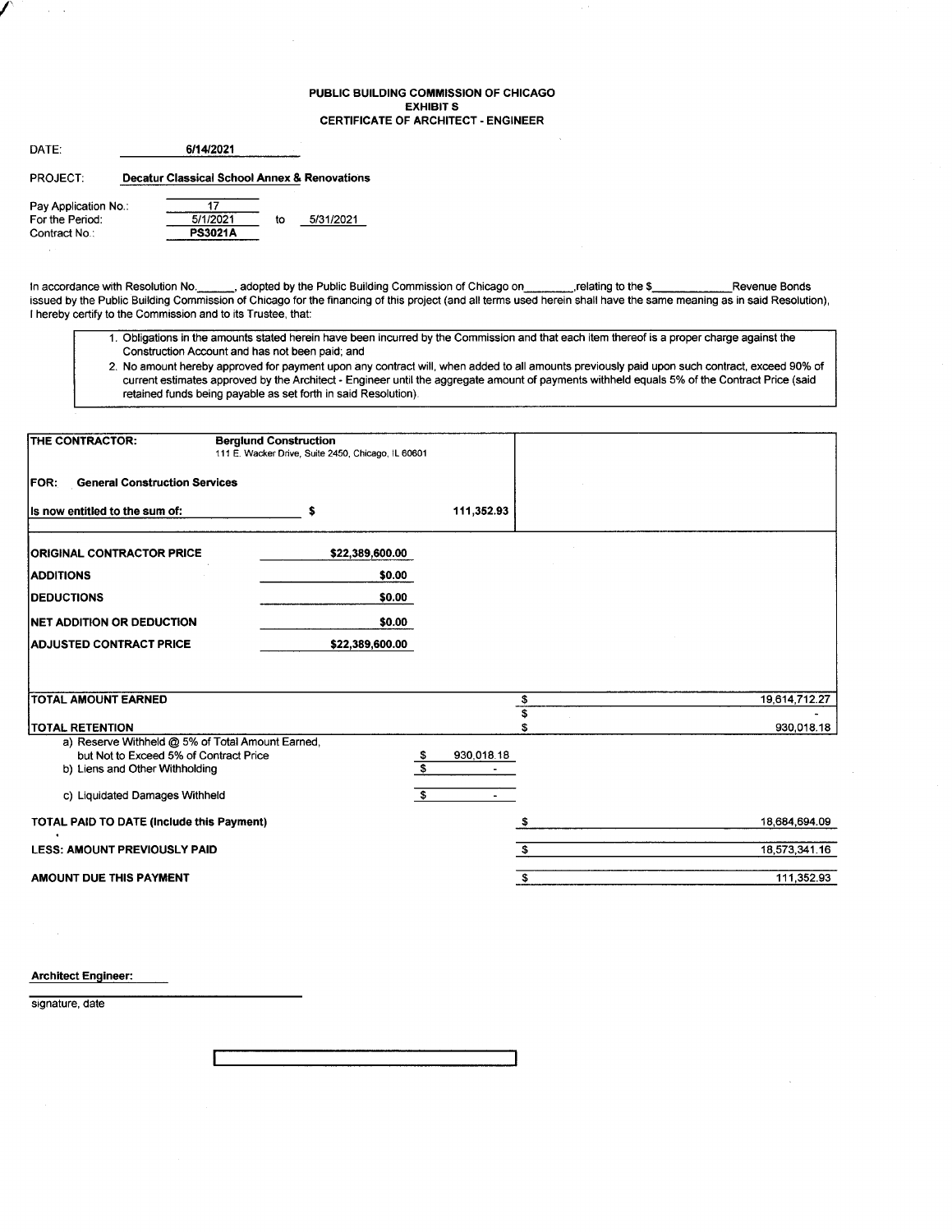PUBLIC BUILDING COMMISSION OF CHICAGO

#### **EXHIBIT A - PART 1**

|                    | CONTRACTOR'S SWORN STATEMENT AND AFFIDAVIT FOR PARTIAL PAYMENT (page 1 of 2)                                                                                                                                                                                                                                                                                                                                                                                                                                                                                                                                                                                                                                                                                                          |                                                                                                                                          |                             |                                   |  |  |  |  |  |  |
|--------------------|---------------------------------------------------------------------------------------------------------------------------------------------------------------------------------------------------------------------------------------------------------------------------------------------------------------------------------------------------------------------------------------------------------------------------------------------------------------------------------------------------------------------------------------------------------------------------------------------------------------------------------------------------------------------------------------------------------------------------------------------------------------------------------------|------------------------------------------------------------------------------------------------------------------------------------------|-----------------------------|-----------------------------------|--|--|--|--|--|--|
| Project            | Decatur Classical School Annex & Renovations                                                                                                                                                                                                                                                                                                                                                                                                                                                                                                                                                                                                                                                                                                                                          |                                                                                                                                          | CONTRACTOR                  | <b>Berglund Construction</b>      |  |  |  |  |  |  |
| PBC Project #05215 |                                                                                                                                                                                                                                                                                                                                                                                                                                                                                                                                                                                                                                                                                                                                                                                       |                                                                                                                                          |                             |                                   |  |  |  |  |  |  |
|                    | Job Location 7030 N. Sacramento Ave., Chicago, IL 60645                                                                                                                                                                                                                                                                                                                                                                                                                                                                                                                                                                                                                                                                                                                               |                                                                                                                                          |                             |                                   |  |  |  |  |  |  |
|                    | Owner Public Building Commission Of Chicago                                                                                                                                                                                                                                                                                                                                                                                                                                                                                                                                                                                                                                                                                                                                           |                                                                                                                                          | APPLICATION FOR PAYMENT #17 |                                   |  |  |  |  |  |  |
|                    | <b>STATE OF ILLINOIS</b><br>SS<br>COUNTY OF COOK                                                                                                                                                                                                                                                                                                                                                                                                                                                                                                                                                                                                                                                                                                                                      |                                                                                                                                          |                             |                                   |  |  |  |  |  |  |
|                    | The affiant, being first duly sworn on oath, deposes and says that hershe is Fred Berglund - President, of Berglund Construction, an Illinois corporation, and duly authorized to make this Affidavit in behalf of said corpor<br>and that said corporation is the Contractor with the PUBLIC BUILDING COMMISSION OF CHICAGO, Owner, under Contract No. PS3021A dated the 11th day of December, 2019, for the following project:                                                                                                                                                                                                                                                                                                                                                      |                                                                                                                                          |                             |                                   |  |  |  |  |  |  |
|                    |                                                                                                                                                                                                                                                                                                                                                                                                                                                                                                                                                                                                                                                                                                                                                                                       | Decatur Classical School Annex & Renovations<br>that the following statements are made for the purpose of procuring a partial payment of | 111,352.93                  | under the terms of said Contract: |  |  |  |  |  |  |
|                    | That the work for which payment is requested has been completed, free and clear of any and all claims, liens, charges, and expenses of any kind or nature whatsoever, and in full compliance with the contract documents and t<br>purposes of said contract, the following persons have been contracted with, and have furnished or prepared materials, equipment, supplies, and services for, and having done labor on said improvement. That the respective am<br>money due and to become due to each of them respectively. That this statement is a full, true, and complete statement of all such persons and of the full amount now due and the amount heretofore paid to each of them for su<br>furnished or prepared by each of them to or on account of said work, as stated: |                                                                                                                                          |                             |                                   |  |  |  |  |  |  |

## CONSTRUCTION (pre con; trades; gel req)

| <b>PRECONSTRUCTION SERVICES</b> |                                        |                                   |                     |            |               |                   | --------Work Completed-------- |            |        |               |           |                                       |      |                   |
|---------------------------------|----------------------------------------|-----------------------------------|---------------------|------------|---------------|-------------------|--------------------------------|------------|--------|---------------|-----------|---------------------------------------|------|-------------------|
| пем#                            |                                        |                                   |                     |            |               |                   |                                |            |        |               |           |                                       |      |                   |
| same on                         |                                        |                                   | Original contrac    | PBC Change | Genl Contr    | Adjusted Contract |                                |            |        |               |           |                                       |      |                   |
| SOV)                            | Subcontractor Name & Address           | Type of Work                      | amount: initial GMP | Orders     | Change Orders | Amt               | Complete                       | Previous   | Curren | Total to date | retainage | net previous billing   net amount due |      | remaining to bill |
|                                 | <b>Berglund Construction</b>           |                                   |                     |            |               |                   |                                |            |        |               |           |                                       |      |                   |
|                                 | 111 E. Wacker Dr., Suite 2450 Chicago, |                                   |                     |            |               |                   |                                |            |        |               |           |                                       |      |                   |
| 100500                          | .6060                                  | <b>Preconstruction Services</b>   | 280.077.00          | 0.00       | 0.00          | 280.077.00        | 100%                           | 280,077.00 | 0.00   | 280.077.00    | 0.00      | 280,077.00                            | 0.00 | 0.00              |
|                                 |                                        | Subtotal Preconstruction Services | 280.077.00          | 0.00       | 0.00          | 280,077.00        | 100%                           | 280,077.00 | 0.00   | 280.077.00    | 0.00      | 280.077.00                            | 0.00 | 0.00              |

# **COST OF WORK**

|                                          | TRADE CONTRACTOR COSTS                                                            |                           |                                          |                      |                                    |                                 |            |           |         |               |           |                                       |      |                   |
|------------------------------------------|-----------------------------------------------------------------------------------|---------------------------|------------------------------------------|----------------------|------------------------------------|---------------------------------|------------|-----------|---------|---------------|-----------|---------------------------------------|------|-------------------|
| <b>ITEM #</b><br>(same on<br><b>SOV)</b> | Subcontractor Name & Address                                                      | Type of Work              | Original contract<br>amount: Initial GMP | PBC Change<br>Orders | <b>Gent Contr</b><br>Change Orders | <b>Adiusted Contract</b><br>Amt | % Complete | Previous  | Current | Total to date | retainage | net orevious billing   net amount due |      | remaining to bill |
| 01601                                    | City Lights<br>9993 Virginia Ave.<br>Chicago Ridge, IL 60415                      | Temporary Electrical Site | 85,550.00                                | 11.200.00            | $-1.620.00$                        | 95.130.00                       | 94%        | 88.951.17 | 0.00    | 88.951.17     | 4.447.56  | 84.503.61                             | 0.00 | 10.626.39         |
| 01742                                    | Construction Cleaning Company<br>516 N. Ogden #129<br>Chicago, IL 60642           | Final Clean               | 0.00                                     | 0.00                 | 14,684.00                          | 14.684.00                       | 100%       | 14.684.00 | 0.00    | 14,684.00     | 1.468.40  | 13,215.60                             | 0.00 | 1,468.40          |
| 01760                                    | <b>Built Best Fence</b><br>615 W. Factory Rd.<br>Addison, IL 60101                | Temp Fencing              | 65,000.00                                | 0.00                 | 14.850.00                          | 79,850.00                       | 93%        | 74,345.50 | 0.00    | 74,345.50     | 3,717.28  | 70,628.22                             | 0.00 | 9,221.78          |
| 01915                                    | <b>Professionals Associated</b><br>7100 N. Tripp Ave.<br>Lincolnwood, IL 60712    | Surveying                 | 40,443.00                                | 0.00                 | 19,211.00                          | 59.654.00                       | 100%       | 59.651.00 | 0.00    | 59.651.00     | 2.982.55  | 56.668.45                             | 0.00 | 2.985.55          |
| 01920                                    | Not Let                                                                           | Surveyor                  | 8.497.00                                 | 0.00                 | $-8.497.00$                        | 0.00                            | #DIV/0!    | 0.00      | 0.00    | 0.00          | 0.00      | 0.00                                  | 0.00 | 0.00              |
| 02182                                    | Nationwide Environmental & Demo<br>1153 Lee Street #244<br>Des Plaines, IL 60016  | Abatement                 | 0.00                                     | 5,000.00             | 6,800.00                           | 11,800.00                       | 100%       | 11,800.00 | 0.00    | 11,800.00     | 590.00    | 11,210.00                             | 0.00 | 590.00            |
| 02200                                    | Aqua Vitae Engineering, LLC<br>125 S. Burton Place<br>Arlington Heights, IL 60005 | Dewatering                | 51,600.00                                | 0.00                 | 0.00                               | 51,600.00                       | 50%        | 25,800.00 | 0.00    | 25,800.00     | 1,290.00  | 24,510.00                             | 0.00 | 27,090.00         |
| 02230                                    | Carlson Environmental<br>65 E. Wacker Place, Suite 2210<br>Chicago, IL 60601      | Environmental             | 0.00                                     | 16,000.00            | 0.00                               | 16,000.00                       | 100%       | 16,000.00 | 0.00    | 16,000.00     | 800.00    | 15,200.00                             | 0.00 | 800.00            |
| 02242                                    | Not Let                                                                           | Dewatering                | 921,135.00                               | 0.00                 | $-919,515.00$                      | 1.620.00                        | 0%         | 0.00      | 0.00    | 0.00          | 0.00      | 0.00                                  | 0.00 | 1,620.00          |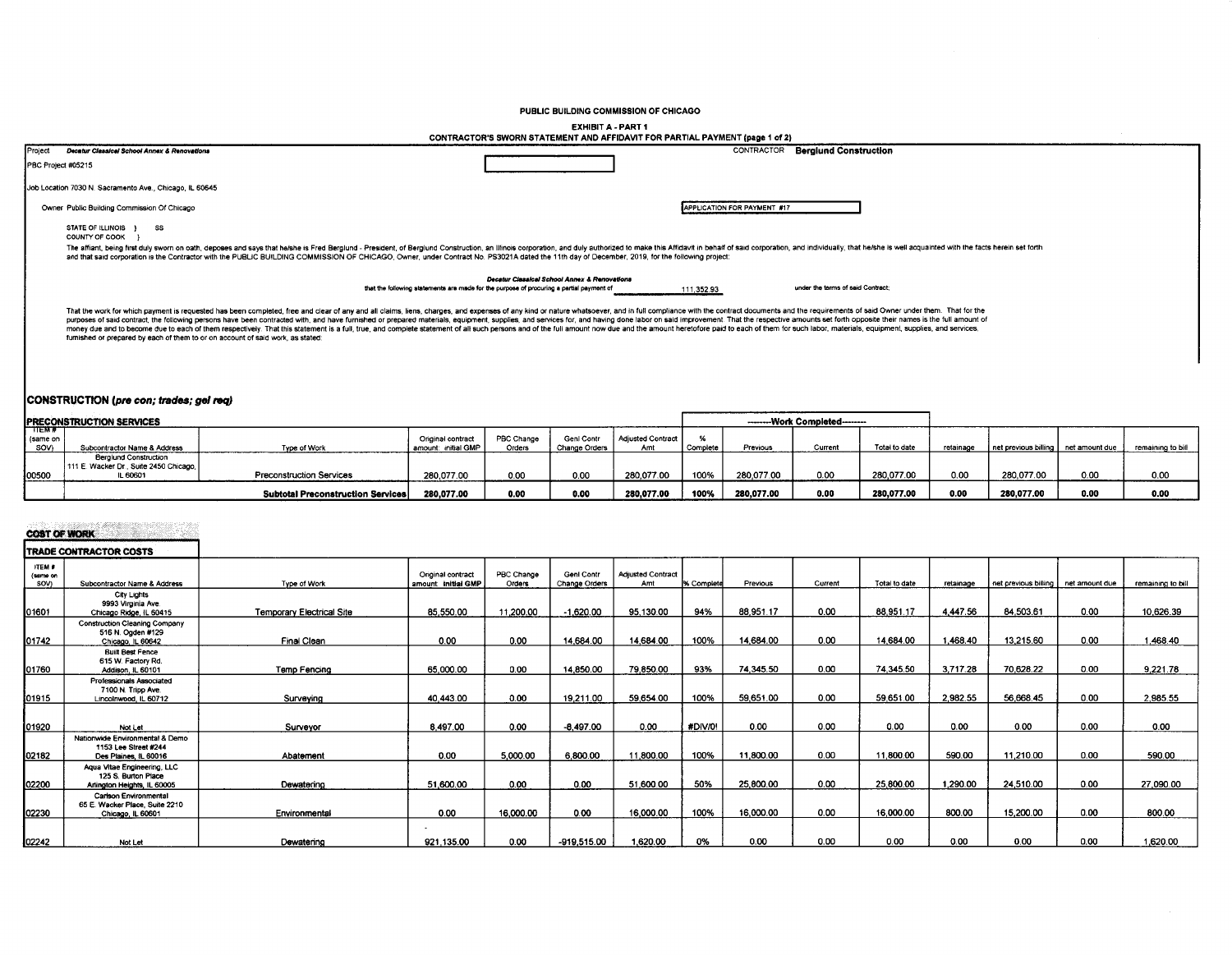|       | Griffin Dewatering                                         |                                 |            |              |              |              |         |              |          |              |           |              |          |            |
|-------|------------------------------------------------------------|---------------------------------|------------|--------------|--------------|--------------|---------|--------------|----------|--------------|-----------|--------------|----------|------------|
|       | 3450 Calumet Ave.                                          |                                 |            |              |              |              |         |              |          |              |           |              |          |            |
| 02250 | Hammond, IN 46320                                          | Dewatering                      | 0.00       | 587,941.00   | 0.00         | 587,941.00   | 98%     | 576,700.44   | 0.00     | 576,700.44   | 28,835.02 | 547,865.42   | 0.00     | 40,075.58  |
|       |                                                            |                                 |            |              |              |              |         |              |          |              |           |              |          |            |
| 02269 | Not Let                                                    | Earth Retention System          | 200,000.00 | 0.00         | 284,925.00   | 484,925.00   | 0%      | 0.00         | 0.00     | 0.00         | 0.00      | 0.00         | 0.00     | 484,925.00 |
|       | Michels Corporation, Caisson Divison                       |                                 |            |              |              |              |         |              |          |              |           |              |          |            |
|       | 1266 Orchard Road                                          |                                 |            |              |              |              |         |              |          |              |           |              |          |            |
| 02475 | Montgomery, IL 60538                                       | Caissons                        | 406,000.00 | 58,270.46    | $-847.26$    | 463,423.20   | 100%    | 463.423.20   | 0.00     | 463.423.20   | 23,171.16 | 440.252.04   | 0.00     | 23.171.16  |
|       | <b>Built Best Fence</b><br>615 W. Factory Rd               |                                 |            |              |              |              |         |              |          |              |           |              |          |            |
| 02820 | Addison, IL 60101                                          | Permanent Fencing               | 0.00       | 112,909.00   | 0.00         | 112,909.00   | 89%     | 100,954.73   | 0.00     | 100.954.73   | 5.047.74  | 95,906.99    | 0.00     | 17,002.01  |
|       | Gallagher Concrete                                         |                                 |            |              |              |              |         |              |          |              |           |              |          |            |
|       | 5265 N. Lawler, Unit 2                                     |                                 |            |              |              |              |         |              |          |              | 28.882.46 | 548.766.73   | 0.00     | 32.882.46  |
| 03300 | Chicago, IL 60630                                          | <b>Building Concrete</b>        | 549,000.00 | 19.377.43    | 13.271.76    | 581.649.19   | 99%     | 577,649.19   | 0.00     | 577,649.19   |           |              |          |            |
|       | <b>Berglund Construction</b><br>8410 S. South Chicago Ave. |                                 |            |              |              |              |         |              |          |              |           |              |          |            |
| 03350 | Chicago, IL 60617                                          | <b>Site Concrete</b>            | 0.00       | 358.790.00   | 22.818.14    | 381.608.14   | 100%    | 374,908.14   | 6.700.00 | 381.608.14   | 19,080.42 | 356 162.72   | 6,365.00 | 19.080.42  |
|       | Garth/Larmco J.V.                                          |                                 |            |              |              |              |         |              |          |              |           |              |          |            |
| 0000  | 19686 Stony Island Ave.                                    | Masonry                         | 150,000.00 | 646.087.69   | 57.064.00    | 853.151.69   | 100%    | 853.151.69   | 0.00     | 853,151.69   | 42.657.58 | 810.494.11   | 0.00     | 42.657.58  |
|       | Lynwood, IL 60411<br><b>Scott Steel Services</b>           |                                 |            |              |              |              |         |              |          |              |           |              |          |            |
|       | 1203 E. Summit St.                                         |                                 |            |              |              |              |         |              |          |              |           |              |          |            |
| 05000 | Crown Point, IN 46307                                      | <b>Structural Steel</b>         | 678.000.00 | 2.502.09     | 17.917.24    | 698.419.33   | 100%    | 698.111.37   | 0.00     | 698.111.37   | 34,905.56 | 663.205.81   | 0.00     | 35,213.52  |
|       | Pinto Construction Group                                   |                                 |            |              |              |              |         |              |          |              |           |              |          |            |
| 05400 | 7225 W. 105th St.<br>Palos Hills, IL 60465                 | Cold Formed Metal Framing       | 329,890.00 | 0.00         | 34,655.61    | 364.545.61   | 100%    | 364,545.61   | 0.00     | 364.545.61   | 18,227.28 | 346,318.33   | 0.00     | 18 227.28  |
|       | S.G. Krauss Steel                                          |                                 |            |              |              |              |         |              |          |              |           |              |          |            |
|       | 311 Lively Blvd.                                           |                                 |            |              |              |              |         |              |          |              |           |              |          |            |
| 05500 | Elk Grove Village, IL 60007                                | <b>Miscellaneous Metals</b>     | 0.00       | 57.500.00    | 57.500.00    | 115,000.00   | 100%    | 115,000.00   | 0.00     | 115,000.00   | 5,750.00  | 109,250.00   | 0.00     | 5,750.00   |
|       | Pinto Construction Group<br>7225 W. 105th St.              |                                 |            |              |              |              |         |              |          |              |           |              |          |            |
| 06100 | Palos Hills, IL 60465                                      | Carpentry                       | 0.00       | 26.279.51    | 1.048.350.56 | 1,074,630.07 | 100%    | 1.065.107.93 | 9.349.11 | 1.074.457.04 | 53.722.86 | 1.011.852.53 | 8.881.65 | 53 895.89  |
|       | M.W. Powell                                                |                                 |            |              |              |              |         |              |          |              |           |              |          |            |
|       | 3445 S. Lawndale Ave                                       |                                 |            |              |              |              |         |              | 0.00     | 1.288.772.95 | 64.438.64 | 1.224.334.31 | 0.00     | 64.438.64  |
| 07500 | Chicago, IL 60623                                          | Roofing                         | 50.000.00  | 1.205.000.00 | 33,772.95    | 1.288,772.95 | 100%    | 1.288.772.95 |          |              |           |              |          |            |
|       |                                                            |                                 |            |              |              |              |         |              |          |              |           |              |          |            |
| 07700 | Not Let                                                    | Waterproofing                   | 0.00       | 21,139.00    | 0.00         | 21,139.00    | 0%      | 0.00         | 0.00     | 0.00         | 0.00      | 0.00         | 0.00     | 21,139.00  |
|       | Spray Insulations                                          |                                 |            |              |              |              |         |              |          |              |           |              |          |            |
| 07810 | 7831 N. Nagle Ave                                          |                                 | 0.00       | 42.200.00    | 20,739.78    | 62.939.78    | 100%    | 62.939.78    | 0.00     | 62.939.78    | 3.146.99  | 59.792.79    | 0.00     | 3.146.99   |
|       | Morton Grove, IL 60053<br>Fireco                           | Spray Fireproofing              |            |              |              |              |         |              |          |              |           |              |          |            |
|       | 11316 S. Natoma                                            |                                 |            |              |              |              |         |              |          |              |           |              |          |            |
| 07900 | Worth, IL 60482                                            | Firestopping                    | 0.00       | 118,660.00   | 0.00         | 118,660.00   | 100%    | 118,660.00   | 0.00     | 118,660.00   | 5,933.00  | 112.727.00   | 0.00     | 5,933.00   |
|       | LaForce                                                    |                                 |            |              |              |              |         |              |          |              |           |              |          |            |
| 08000 | 1060 W. Mason St.<br>Green Bay, WI 54303                   | Doors, Frames & Hardware        | 99,887.00  | 0.00         | 6,484.00     | 106.371.00   | 100%    | 106,371.00   | 0.00     | 106,371.00   | 5.318.55  | 101.052.45   | 0.00     | 5,318.55   |
|       | Lakeshore Glass & Mirror                                   |                                 |            |              |              |              |         |              |          |              |           |              |          |            |
|       | 2510 West 32nd Street                                      |                                 |            |              |              |              |         |              |          |              |           |              |          |            |
| 08400 | Chicago, IL 60608                                          | <b>Glazing Systems</b>          | 25,000.00  | 299,699.00   | 0.00         | 324,699.00   | 100%    | 323,877.16   | 0.00     | 323,877.16   | 32.387.72 | 291.489.44   | 0.00     | 33,209.56  |
|       | Diverzify                                                  |                                 |            |              |              |              |         |              |          |              |           |              |          |            |
| 09310 | 865 W. Irving Park Rd.<br>Itasca, IL 60143                 | Tilina                          | 0.00       | 133,294.00   | 1.694.00     | 134,988.00   | 100%    | 134,988.00   | 0.00     | 134.988.00   | 6.749.40  | 128.238.60   | 0.00     | 6,749.40   |
|       | Floor & Wall                                               |                                 |            |              |              |              |         |              |          |              |           |              |          |            |
|       | 75 Chancellor Drive                                        |                                 |            |              |              |              |         |              |          |              |           |              |          |            |
| 09600 | Roselle, IL 60172                                          | Flooring                        | 0.00       | 289,094.43   | 0.00         | 289.094.43   | 77%     | 222,780.43   | 0.00     | 222,780.43   | 22,278.04 | 200,502.39   | 0.00     | 88,592.04  |
|       | Schmidt Custom Floor<br>N8W22590 Johnson Drive             |                                 |            |              |              |              |         |              |          |              |           |              |          |            |
| 09652 | Waukesha, WI 53186                                         | <b>Gym Gameline Painting</b>    | 0.00       | 0.00         | 6,851.00     | 6,851.00     | 100%    | 6,851.00     | 0.00     | 6,851.00     | 685.10    | 6,165.90     | 0.00     | 685.10     |
|       | <b>Artlow Systems</b>                                      |                                 |            |              |              |              |         |              |          |              |           |              |          |            |
| 09670 | 179 S. Gary Avenue<br>Carol Stream, IL 60188               | <b>Epoxy Flooring</b>           | 0.00       | 27,880.20    | 1,000.00     | 28,880.20    | 100%    | 28,880.20    | 0.00     | 28,880.20    | 1,444.01  | 27,436.19    | 0.00     | 1.444.01   |
|       | Continental Painting & Decorating                          |                                 |            |              |              |              |         |              |          |              |           |              |          |            |
|       | 2255 S. Wabash Ave.                                        |                                 |            |              |              |              |         |              |          |              |           |              |          |            |
| 09900 | Chicago, IL 60616                                          | Painting                        | 0.00       | 62,000.00    | 19,233.00    | 81 233 00    | 100%    | 81,233.00    | 0.00     | 81,233.00    | 4,061.65  | 77,171.35    | 0.00     | 4,061.65   |
|       |                                                            |                                 |            |              |              |              |         |              |          |              |           |              |          |            |
| 10140 | Not Let                                                    | Signage                         | 0.00       | 4,500.00     | -4,500.00    | 0.00         | #DIV/0! | 0.00         | 0.00     | 0.00         | 0.00      | 0.00         | 0.00     | 0.00       |
|       | Quality Erectors 1, Inc.                                   |                                 |            |              |              |              |         |              |          |              |           |              |          |            |
|       | 5100 Baseline Road                                         |                                 |            |              |              |              |         |              |          |              |           |              |          |            |
| 10500 | Oswego, IL 60543                                           | Lockers                         | 0.00       | 21,500.00    | 0.00         | 21,500.00    | 100%    | 21.500.00    | 0.00     | 21,500.00    | 2,150.00  | 19,350.00    | 0.00     | 2,150.00   |
|       | <b>TriMark Marlinn</b><br>6100 W. 73rd Street              |                                 |            |              |              |              |         |              |          |              |           |              |          |            |
| 11400 | Bedford Park, IL 60638                                     | Food Service Equipment          | 0.00       | 0.00         | 222,502.00   | 222,502.00   | 100%    | 222,502.00   | 0.00     | 222,502.00   | 11,125.10 | 211,376.90   | 0.00     | 11,125.10  |
|       | H2I Group                                                  |                                 |            |              |              |              |         |              |          |              |           |              |          |            |
|       | 445 Eisenhower Lane South                                  |                                 |            |              |              |              |         |              | 0.00     | 53,998.00    | 2,699.90  | 51,298.10    | 0.00     | 2,699.90   |
| 11480 | Lombard, IL 60148                                          | <b>Gym Equipment</b>            | 0.00       | 53,998.00    | 0.00         | 53,998.00    | 100%    | 53,998.00    |          |              |           |              |          |            |
|       | <b>MCS Midwest</b><br>875 Aurora Ave.                      |                                 |            |              |              |              |         |              |          |              |           |              |          |            |
| 11850 | Aurora, IL 60505                                           | <b>Facility Waste Compactor</b> | 0.00       | 15,859.31    | 20,000.00    | 35,859.31    | 100%    | 35,859.31    | 0.00     | 35,859.31    | 3,585.93  | 32,273.38    | 0.00     | 3,585.93   |